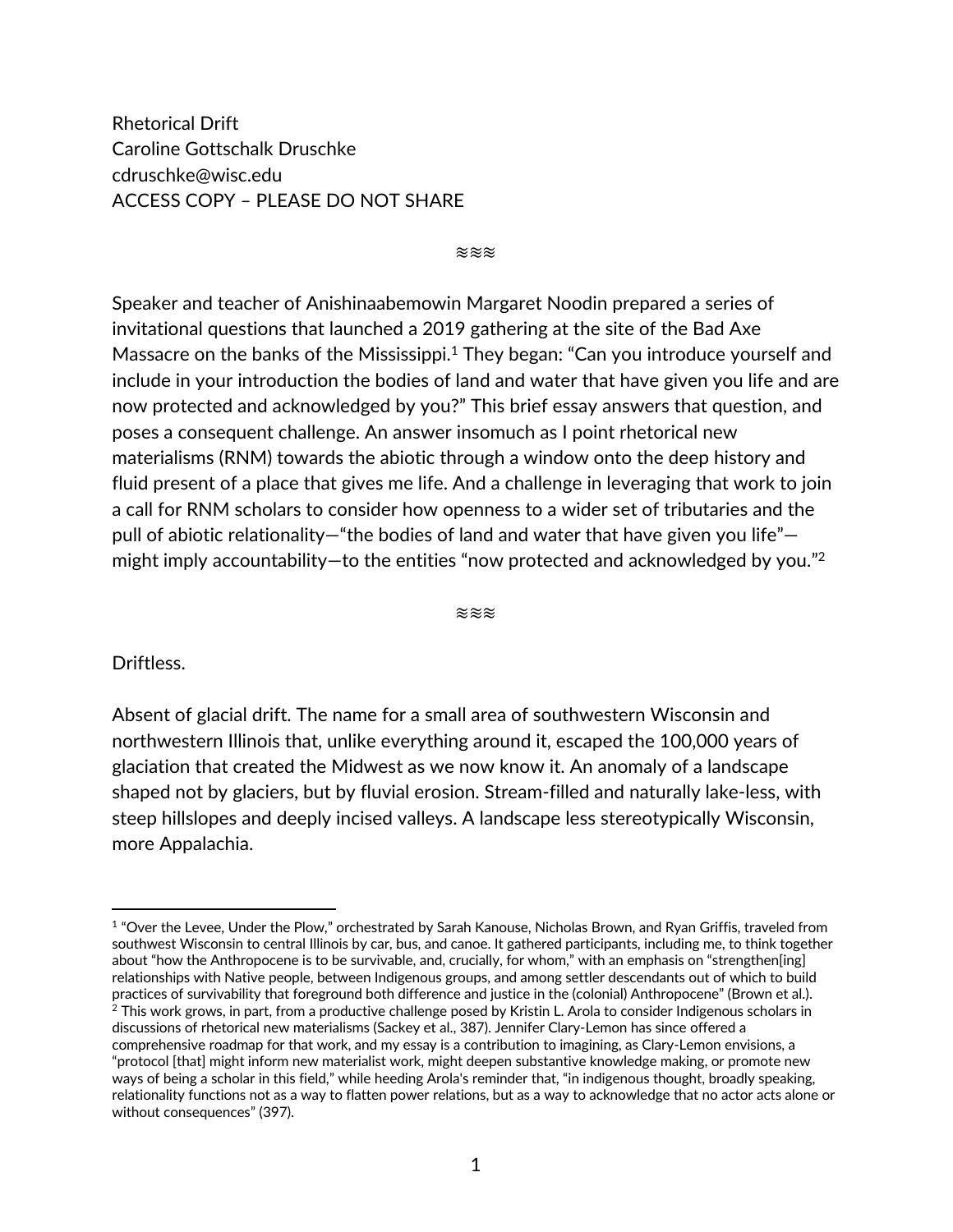## Driftless.

Aimless. Directionless. Purposeless. Like the Kickapoo River that winds through the heart of the Driftless Area. Kickapoo, an Algonquin word that translates roughly as "those who walk the earth" or "he who moves here and there," an apt name for a river so windy it snakes 125 miles to cover only 65 as the crow flies. A fraught name, too, for the Kickapoo people, forced by white settlers and U.S. federal policymakers in 150 years time to move here and there, from the place now called Wisconsin to now Illinois and as far as now northern Mexico.

Native peoples moved into the Driftless 12,000 years ago, and the Kickapoo watershed was home to significant human populations—alongside its characteristic mosses, prairie forbs and grasses, brook trout, oaks, and firs—for over 8,000 years before it hosted me. The majority of the Ho-Chunk, Kickapoo, Sauk, and other Native peoples who composed these long-time residents were forcibly removed from the region in the mid-1800s by Euro-American settlers seeking lead, furs, timber, and agricultural land, though the Ho-Chunk—the People of the Sacred Voice—have always found ways to return.

European settlement—and its remaking of the landscape from prairie, oak savanna, and forest to cropland and pasture—prompted erosion, sedimentation, and flooding throughout the region, altering the geomorphology of these stream-floodplain ecosystems. Each large, sediment-filled flood created layers of post-settlement alluvium: the sediment transported via erosion from cropland, pastures, and gullies to valleys and streams during flood events.

In the Driftless, the home and heart of my community-based research, teaching, and advocacy, we spend a lot of time thinking about post-settlement alluvium. This trapped sediment blankets floodplains up to several meters and gives Kickapoo streams their characteristic sunken look. To stand in a small tributary is to stand in cold, fast, knee- to thigh-deep water, on a cobble streambed, gazing at the grassy bank above. These sunken streams are dangerously good at carrying floodwaters downstream; rather than dissipating out onto a wide floodplain, floods increase in speed and power as they roar through and explode out of these mini-canyons created by 150 years of settler agriculture. Post-settlement alluvium is the physical instantiation of violent processes of settlement. Sediment put into circulation by the combined force of the removal of Indigenous peoples, aggressive farming practices imported from flatter European and Midwestern landscapes, fluvial processes, and the more frequent and more intense precipitation blasting the region because of global climate change.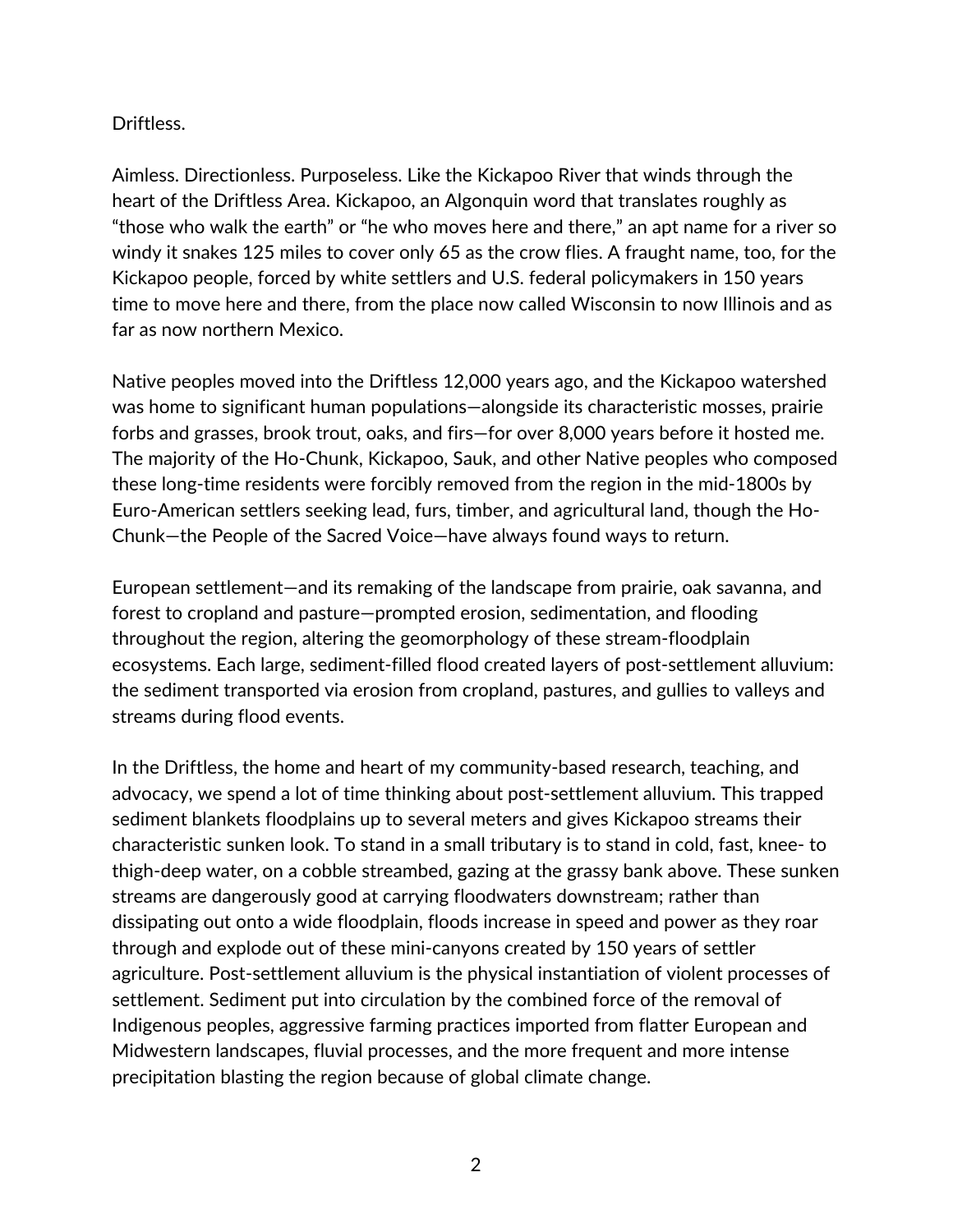The common response to this increasingly urgent problem has largely been to exert control. Throughout the twentieth century, federal, state, and county funding supported the construction of small and large dams throughout the Kickapoo River watershed to control floodwaters, while restoration practices have continued to focus on 300-500 meters of stream at a time, armoring stream banks with rock riprap to hold them in place and protect valuable pastures, fields, farm buildings, and brown trout. Focused on a particular stream site, rather than a whole watershed, restoration in this context has become largely about stability: costly and increasingly frustrated efforts to lock streams in place and control their drift.

But a devastating flood in 2018—the third 50- or 100-year-magnitude flood in just a decade—forced Kickapoo River and Coon Creek residents and collaborators—myself included—to rethink our shared response. In 2019, people started coming together in structured and unstructured ways to listen to each other's flood stories and consider new ways to live well with floods. Without fully defined endpoints, this watershed approach accommodates drift: gathering U.S., Ho-Chunk, state, county, and village representatives, nonprofits, scientists, and community members to see where it takes us.

The settler ontology of Kickapoo stream management—in which I participate—has largely elided the settler violence that co-created this flood-prone landscape, but that ontology is becoming unsettled. The Kickapoo River offers an increasingly frequent and powerful reminder of agential force: absent of purpose; destroying farmland, barns, houses, towns; continually reconfiguring the landscape; and exceeding control. I see these watershed conversations as beginning to ask whether the river and the sediment it moves can be collaborators, as central as they are to setting the terms of life in the Valley. Without minimizing the human toll of these floods, there could be potential restorative agency in these abiotic fluvial processes. Each ten-year, 50-year, 100-year, 500-year flood that slams the region with accelerating frequency undermines its postsettlement alluvium, working to retrace wide, snaking pathways across Valley floors, shaping and reshaping the worlds of the humans and more-than-humans who trace a life there. These frequent floods offer a powerful reminder that rivers, relationships, ontologies must drift.

≋≋≋

The Driftless constant is change.

Where seasonal flooding once bent to the sun—the anticipation of spring flooding and summer drought—those patterns have been knocked out of frequency; the 2018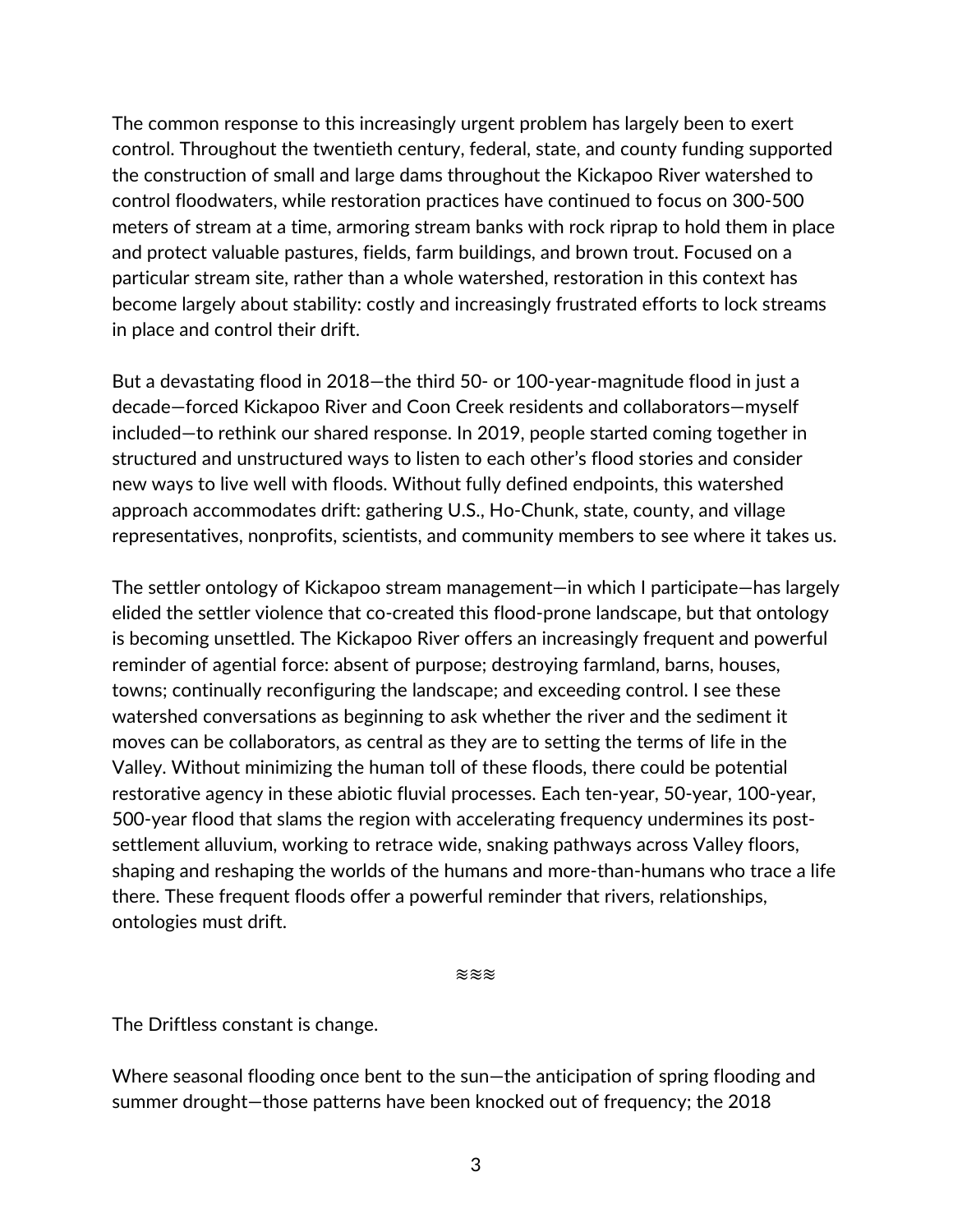flooding that hammered the area came near the typical low-point of the hydrologic year. Flooding is no longer heliotropic, pointing sun-ward; its erratic patterning can't be anticipated. An hour's rain—any month of the year—now sees long-time residents losing sleep, obsessing over weather reports, driving for higher ground. The raw power of hydrologic persuasion.

Candice Rai and I have considered abiotic persuasion before, pointing to sea-running fish to argue: "Something we could call persuasion, and maybe rhetoric, is clearly at work in the complex assemblage of physiology, lunar high tides, rainfall, water temperature, memory, smell, chemistry, and more that combine to pull river herring—kairotically, right on cue—from their meanderings in the Atlantic Ocean back into the tiny ponds of their birth" (202-203). I later returned to fish migration in my "trophic rhetoric" article to amplify the point, insisting this complex biogeochemical assemblage offered "the apprehension of ecological migration as persuasive force. Migration as rhetoric. Literally."

I was responding there, in part, to Lynda Walsh's *RSQ* interview with Bruno Latour, where Latour argued that rhetoric is unable to, "proceed on smoothly into the nitrogen cycle and that sort of thing" and suggested, "We need a term that doesn't break down at the limit of consciousness" (417). I disagreed with Latour, precisely interested as I was in the connections between the nitrogen cycle and rhetoric: not in the fish so much as in the biogeochemical forces that persuaded them upstream and down.

In case that point was obscured by fishiness, here I push the point explicitly, in no uncertain terms, to consider a view of rhetoric that extends beyond the animal and the plant: *beyond the biotic*. My connection to the Driftless, my thousand-plus hours wading Kickapoo streams, collaborating with current and past residents, and engaging with the social and biogeochemical history, present, and future of these streams and this landscape and these people offers us this vision for RNM: a vision that extends beyond the heliotropic to the hydrotropic. Like John Muckelbauer, not to make "an argument for an even bigger sense of big rhetoric," but to consider that, "everything is necessarily immersed in (and constituted by) multiple persuasive (turning) forces. And as such, everything is... rhetorically" (40). We offer the hydrotropic as maybe even a better example of Muckelbauer's heliotropic argument because of its reciprocity. The sun isn't turned by the plant turning towards it. But in the hydrotropic, everything is turned.

We see the hydrotropic as itself a trope: naming forces already in play, not to subsume them under a totalizing label, but to gather together these vastly different currents to experience their shared force. As Nathaniel Rivers highlights, the hydrotropic pushes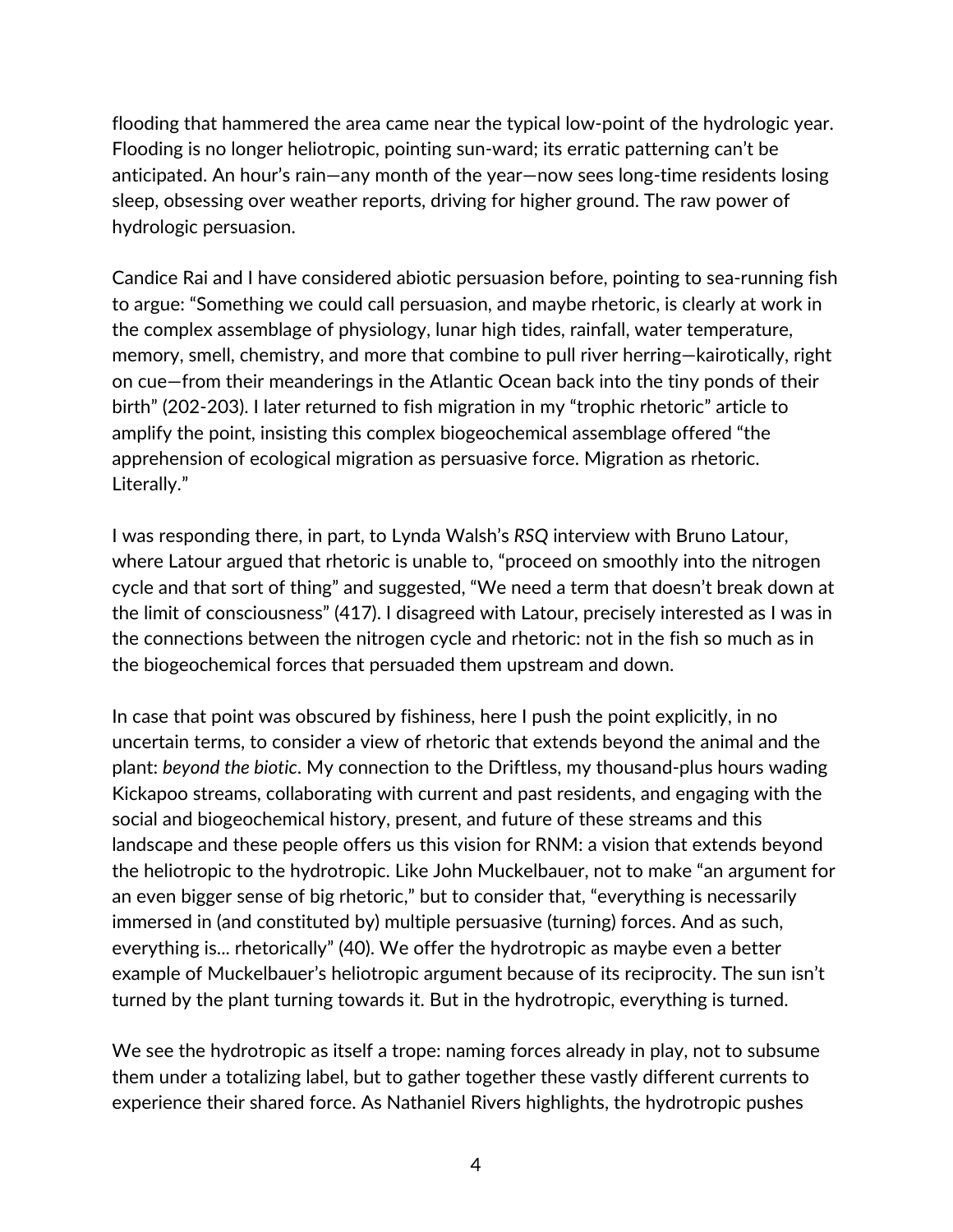rhetorical studies to resist purpose as defining rhetorical feature: accommodating and even emphasizing drift. And I hope it might also encourage us to consider accountability across relations. Where RNM has tended to emphasize the relationality of objects—as ambient rhetoric, actor network, rhizomatic assemblage—it has been critiqued for doing so at the expense of mutual accountability and place, with potentially violent consequences for movements towards rematriation of Indigenous lands and knowledges.3 I want to join the small but growing chorus that sees a future for RNM that resists relationality as an abstract idea and opens itself to the possibilities of relationality *as accountability*. 4

On this front, I take cues from Indigenous and settler rhetoricians including Kristin Arola, Jen Clary-Lemon, Gabriela Ríos, and Cana Uluak Itchuaqiyaq. I work, too, from Anishinaabe scholars outside rhetorical studies, including Noodin, Robin Wall Kimmerer, and Kyle Powys Whyte<sup>5</sup>, while acknowledging that I am taking much of their work quite literally out of geographic and ontological context. The Great Lakes—what Noodin terms the "ten-thousand-year-old children born on three-billion-year-old bedrock"—at the center of Anishinaabe thinking is a watershed away from the Upper Mississippi River Basin that cradles the Kickapoo and the Driftless at large, but Noodin, Whyte, and Kimmerer have encouraged settlers like me to do the work to make sense of and acknowledge our own connections to land. My experiences being raised in the Anishinaabe lands and waters of the Potawatomi, Odawa, and Ojibwe shape both my current relations to the Ho-Chunk lands and waters of what is now called southwestern Wisconsin and my interest in visions for collaborative relationality that enlist accountability. Specifically, I want to consider how Whyte's framing of traditional ecological knowledge (TEK) as "systems of responsibilities that arise from particular cosmological beliefs about the relationships between living beings and non-living things or humans and the natural world" (5) might push rhetorical new materialisms to consider its own cosmological beliefs, which seem too often unspoken or unconsidered. What "systems of responsibilities," in Whyte's words, might *necessarily* arise from those cosmologies? Heeding Whyte's warning that, "TEK cannot be readily transferred to different contexts unless the people in the new context also learn the systems of responsibilities and character traits" (5), I do not want to suggest that non-Indigenous RNM scholars appropriate cosmological systems that are not their own. Instead, like

<sup>&</sup>lt;sup>3</sup> See Zoe Todd and Alison Ravenscroft for critiques of this move in new materialisms more broadly and to Sackey et al. and Cana Uluak Itchuaqiyaq and Breeanne Matheson, for instance, for critiques specific to rhetorical studies.  $4$  As Robin Wall Kimmerer insists, "The philosophy of reciprocity is beautiful in the abstract, but the practical is harder" (238).

<sup>&</sup>lt;sup>5</sup> Arola has identified as a mixed-race scholar of Ojibwe and settler origins, Clary-Lemon as a settler on indigenous lands, Ríos as an indigenous (Chicana) scholar, Itchuaqiyaq as a tribal member of the Noorvik Native Community in NW Alaska, Cushman as a Cherokee Nation citizen, Noodin as a descendant working to keep the Anishinaabemowin/Ojibwe language alive, and Kimmerer and Whyte as Citizen Potawatomi Nation.